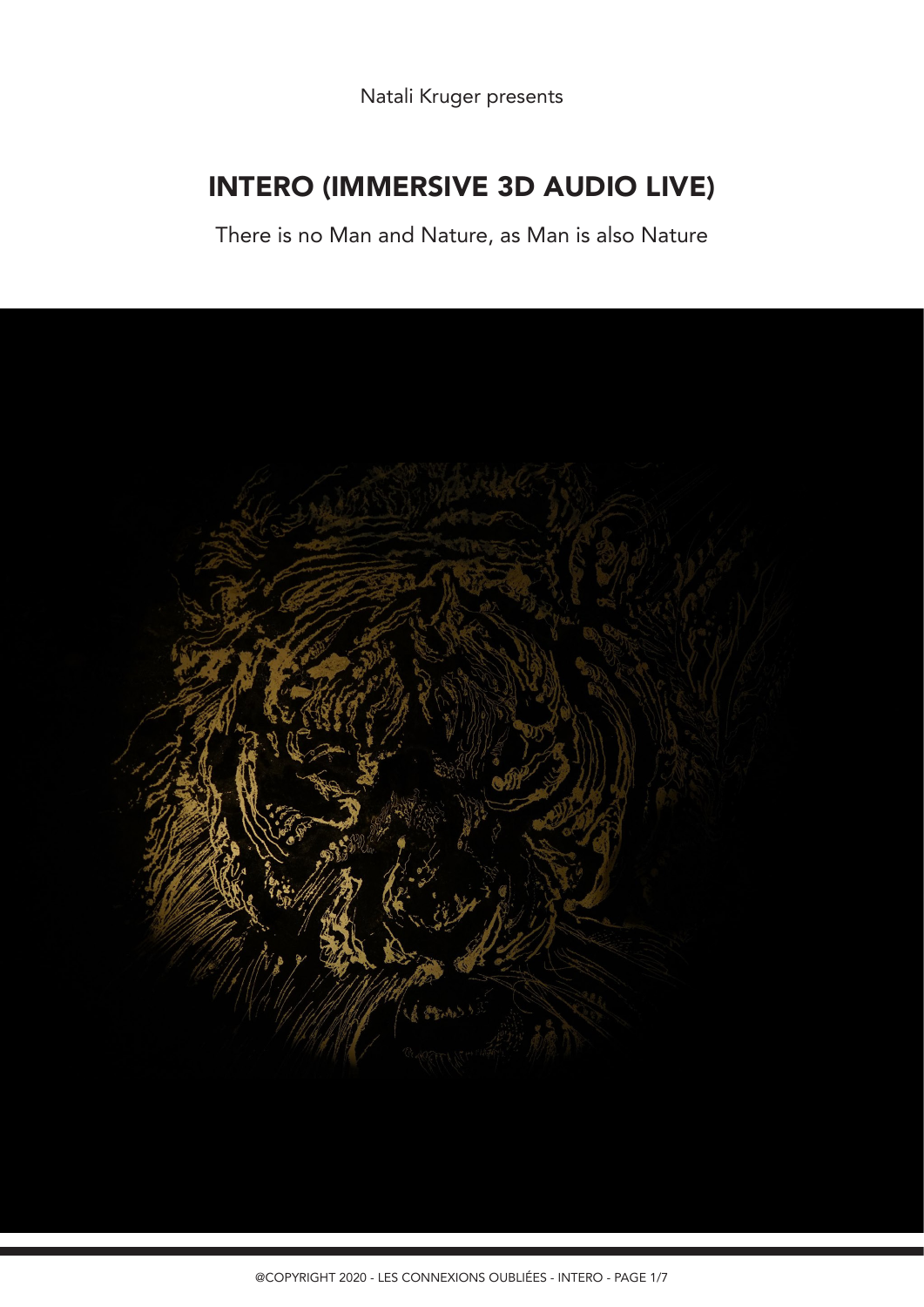## ARTIST STATEMENT :

My personal metaphysical quest is the leading idea of my latest projects.

I call on some unusual ideas the destiny of which is precisely to have either no limits, or are not even formally defined.

I humbly aim at transmitting a philosophy of Nature, so called by Artaud « the solar tradition » a philosophy inspired by the original state through myths which are universal and all speak of the same thing.

It's all about a process which calls upon and incorporates the musical creation in a primitive and instinctive manner, a collective experience which to me would be, such as life, above any theory.

Humanity relentlessly is seeking a meaning to life, but does life have a meaning ? Maybe for any one who percieves it as a mystery and not in a conceptual manner.

My intent is to reveal that mystery with music and sounds in movement, which degfragmenting audition, awakening intuition.

Sometime, there is the will to find again a philosophy of the apophatism which can be translated by a music free of accidents, acomplish permanent reality, which evokes the absolute substance. But most frequently, the music is wild, unstable, but not without any goal, this is impermanence.

There is the wish to express the clear-sightedness and not the revelation, the consciousness, and not the analysis.

Aim at self-consciousness which allows a common experience.

A generous musical experience which does not pretend to reproduce a natural environment but simply pay it a tribute and become part of.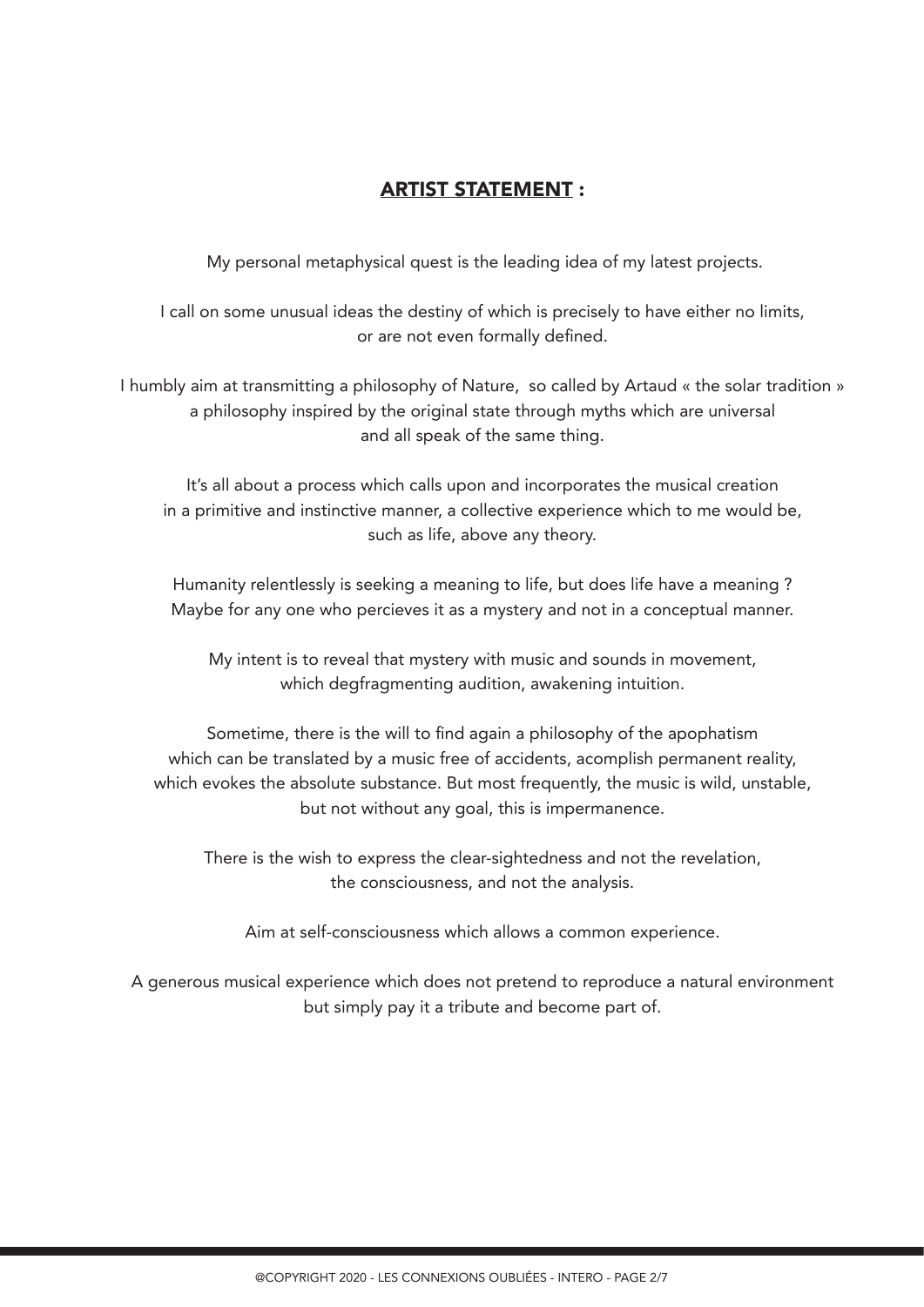# DESCRIPTION DU PROJET :

Intero is a live 3D surround project, taking inspiration from Natali Kruger, 83 % invisible album, soon to be released on the label « les anges noirs de l'utopie »

### **Streaming link @Soundcloud** (As the album isn't released, please don't share the streaming link.) Website : les anges noirs de l'utopie

This musical performance thus carries the ideas touching upon our future and creates a passionate equation between arts, nature and prospective sciences.

Those ideas that are related to the creation are about cosmic order, and provide that notion from which lot of creators have turned away.

This project needs to be considered as a mirror, not of a direct reality, which would be just an inert copy, but of another reality more deeply buried.

The sound without resorting to pictures allows this deep langage, the transcendence.

Although taking the shape as an artistic project, 'INTERO' is leaning on research like sonotherapy, more precisely on the sono-somesthesic effects (sound and body sensations) and cenesthesics (feeling of being).

### « the super-natural art »

Thanks to the 3D sound Immersive experience and the use of specific sounds, the music can modify the consciousness of the corporeality as a substance, it unifies the internal and proprioceptive qualities.

Such immersion results in a consciousness of the wholeness, beyond the body, an art of the super-natural.

With the spatialized sound, snakes move and whisper on walls, tigers run to the 4 corners of a room, it rains, one finds itself in an earthquake... These sound elements taken from reality are not only used as anecdotical events, nor to serve the narrative but they are forcefully integrated as full musical elements

The multidiffusion allows to set a metaphysical sound scene, a non filtered listening, more rough and the nature's theme can be treated along its multiple dimensions.

The live show unfolds in darkness in order to facilitate the immersion which is perceived as something unusual, an upheaval of perceptions.

Thus the process of wild life unfolds itself, not only primitive, psychic, physiological but also technological, for the sound operates efficiently. The senses are misled, the technology thus becomes just as the nature, a setting free environment and no longer compelling.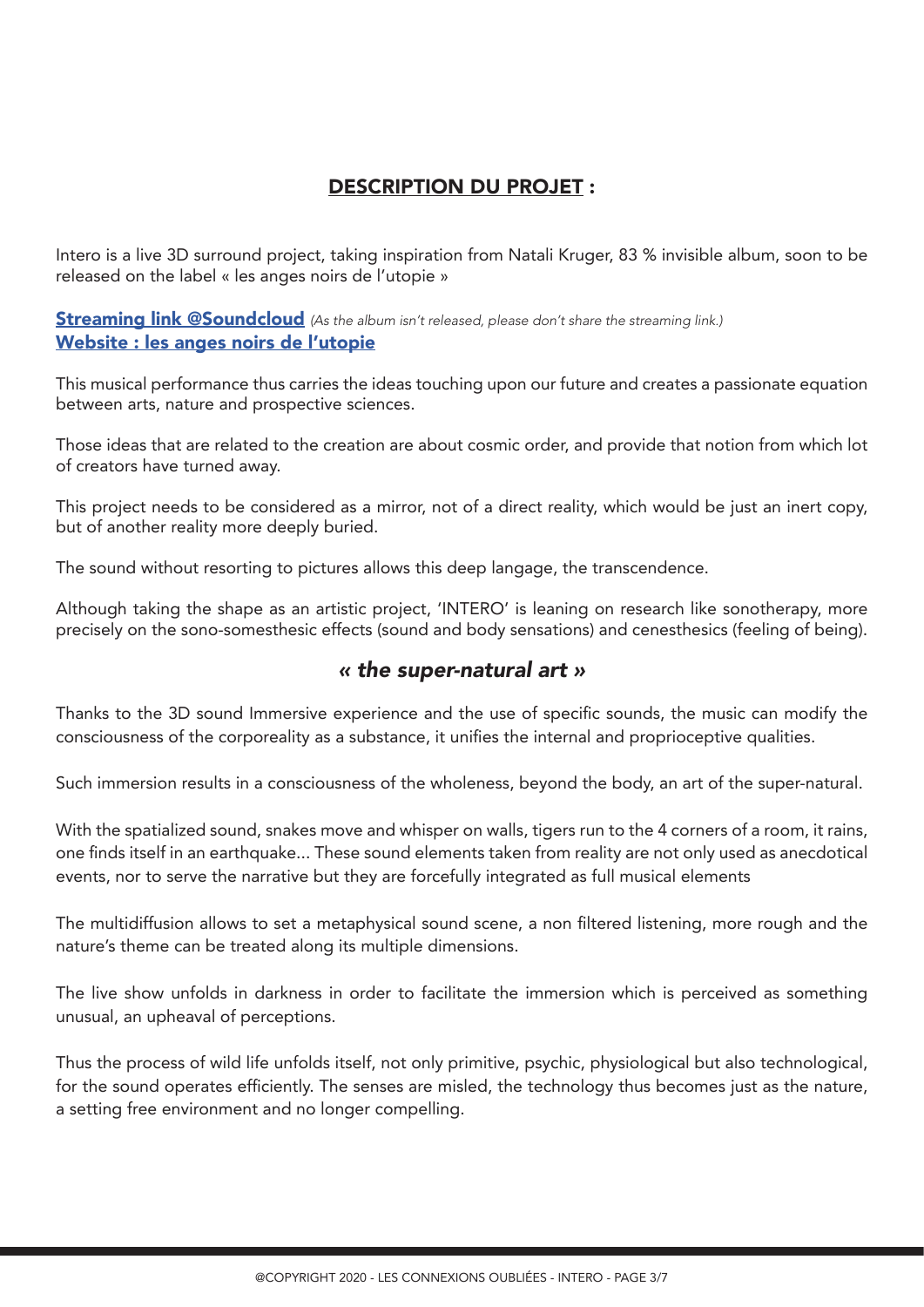# FIRST TRACKS OF RESEARCH :

Estimated duration :

60 minutes

#### Sound research :

Acousmatic room = scenarisation of the sound diffusion (multi diffusion), writing of music sheets in relation to the scenography. Use of real sounds (nature's sounds, animals, etc.)

Or a live multidiffusion

#### Defining of sound sceneries :

Colour, ambience, level of emotional intensity

#### Scenographic research :

Seated public, standing or lying, to be defined in relation to the location possibility, or the context.

#### **Narrative**

All begins in darkness/silence, progression, accumulation, climax, then quietness

#### Visual creation Research :

A collaboration with the designers of the FOZ machine device is considered without a screen/public front relationship, see the FOZ machine file

The FOZ machine allows to keep darkness while at times it projects in the room special decors like a constellation...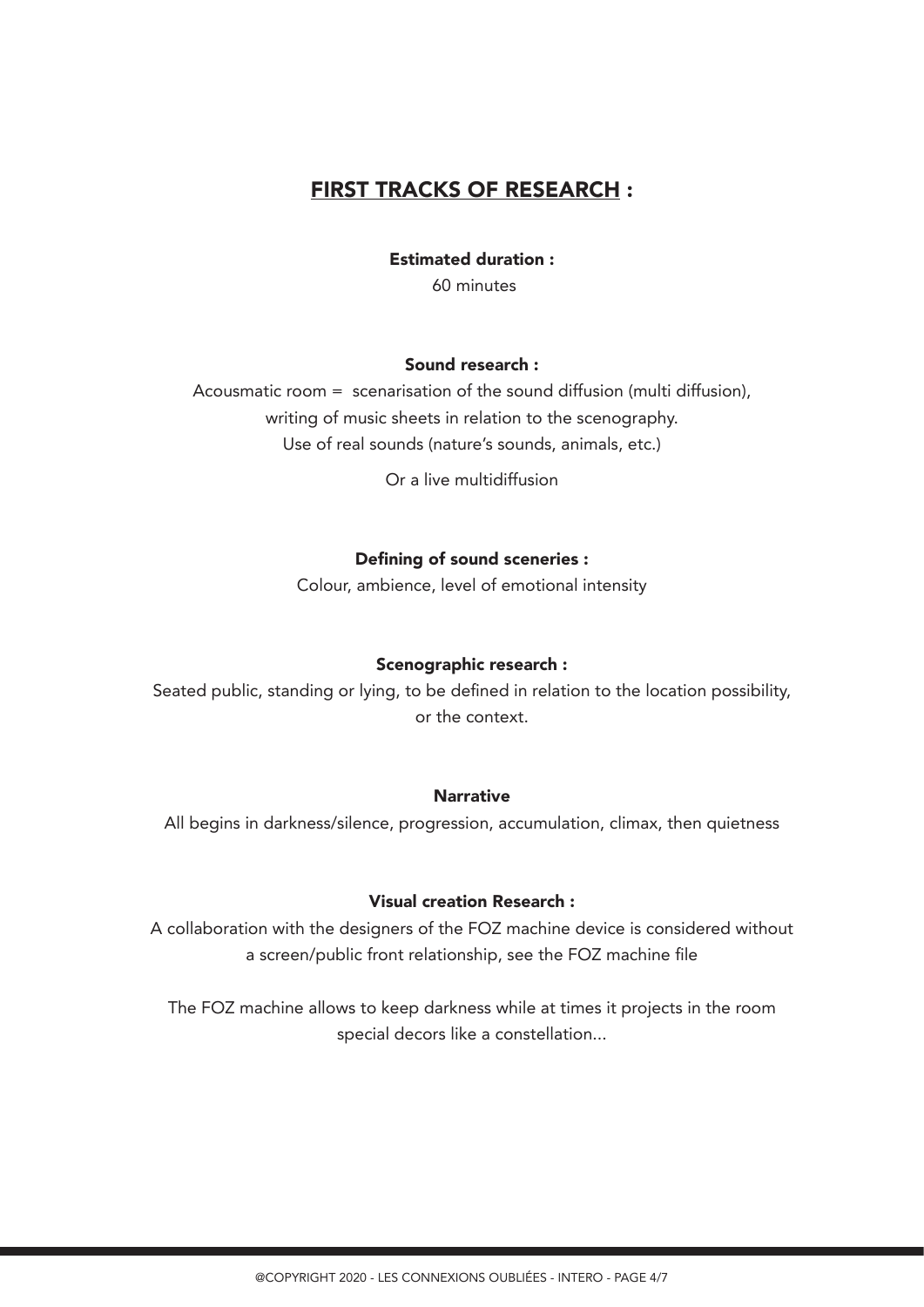# the spatialized sound allows to reproduce the human ear

The 3D installation is based on a rather simple observation : in nature, the majority of sounds and their most important echos surround us at 360° (all around us).

The shape and the position of ears imply an optimal perception angle of sound within about 30° and 40° under and above the horizontal axis.

We add an additional sound information, with a baffle from above, having a base sound format (quadriphonic, 5.1, 11.1, etc.) With the vertical dimension, the tridimensional haesthetic of the layered soundscapes is quite more realistic and we are able to obtain a precise localisation of the static or moving objects.

Several sounds can be managed independently form each other, on top of the classic surround effects, to offer to the listener still more realism and a better immersion.

Practically, during a rainy sound scene, the water really drops from the ceiling. In a forest undergrowth, one can precisely locate the various sounds of animals perched on trees, emitted from the different points in the listening room, above the audience.

On top of the ambiance music diffused all over the room and thus reproduced by all the baffles of the installation, it becomes then possible to precisely position a tiger moving around the room, a bird which flies away, or water falling from a cascade.

The possibility during a live spatialisation to precisely position all over the different audio sources in the surround zone may also allow to go further, towards a transcriptic even more realistic, depending on the specific acoustics of the room (echo, reverberation, audience).

### REQUIRED EQUIPMENT :

quadriphony:  $5$  loud speakers  $+$  a sub

**5.1** : 6 loud speakers  $+$  a sub

11.1 : 11 loud speakers  $+$  a sub

a mixing table, must be hardware (capacity of output depending on the system or virtual (dante)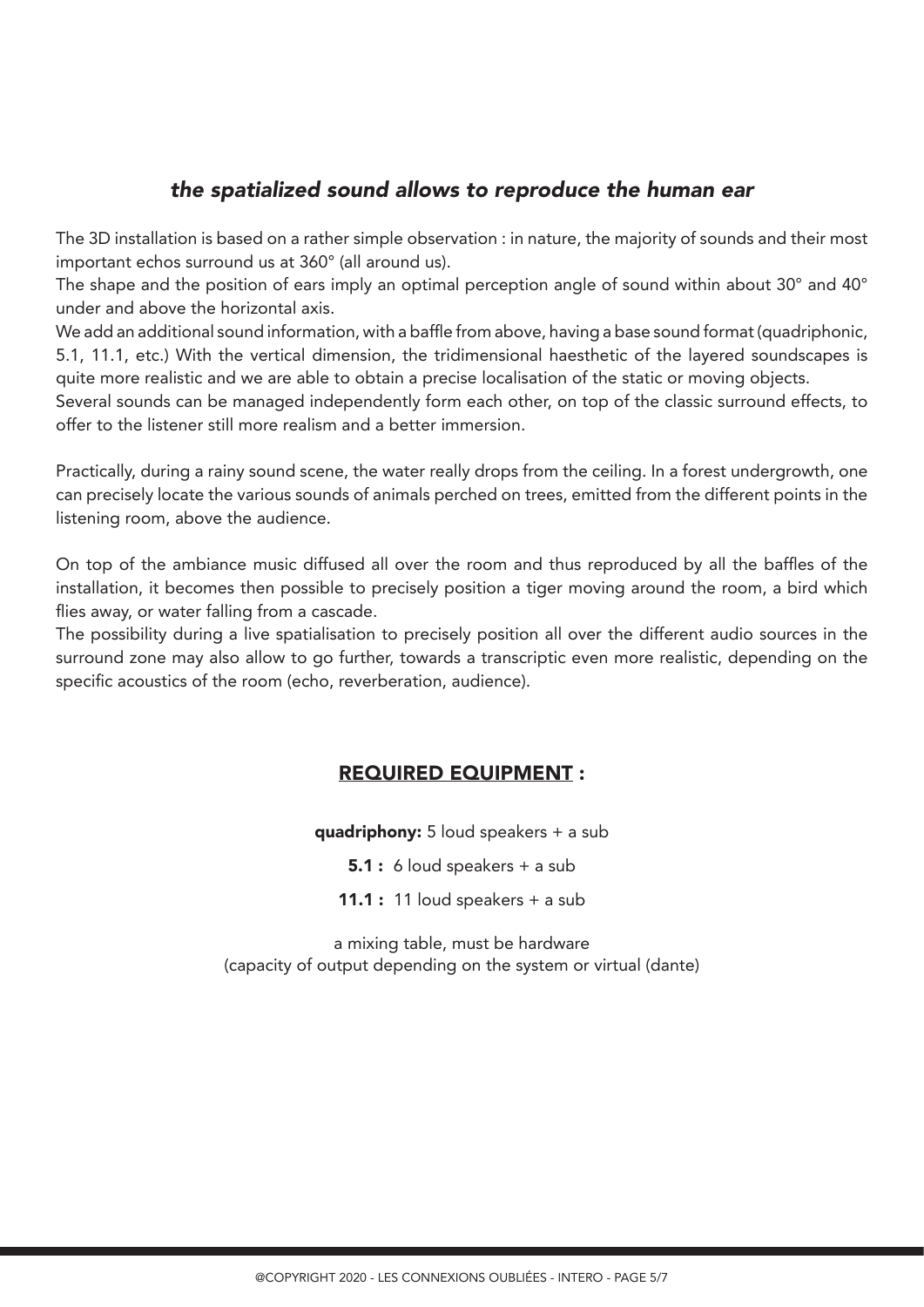In this diagram there are two installations,

starting with a 5.1 in blue color, plus a top T to generate a 3D environment or an 11.1 (yellow and blue)

Both configurations are possible, also the project can be adapted to numerous installations depending on the room and the equipment provided.



## MATERIAL AT OUR DISPOSAL :

2 Mac computers with screens, keyboard and mouse. 1 sound card rme fireface 800 8in/8out 1 sound card digidesign 002 8in/8out 1 midy controlor keith mcmillen Quneo 3D 1 Elektron digitakt